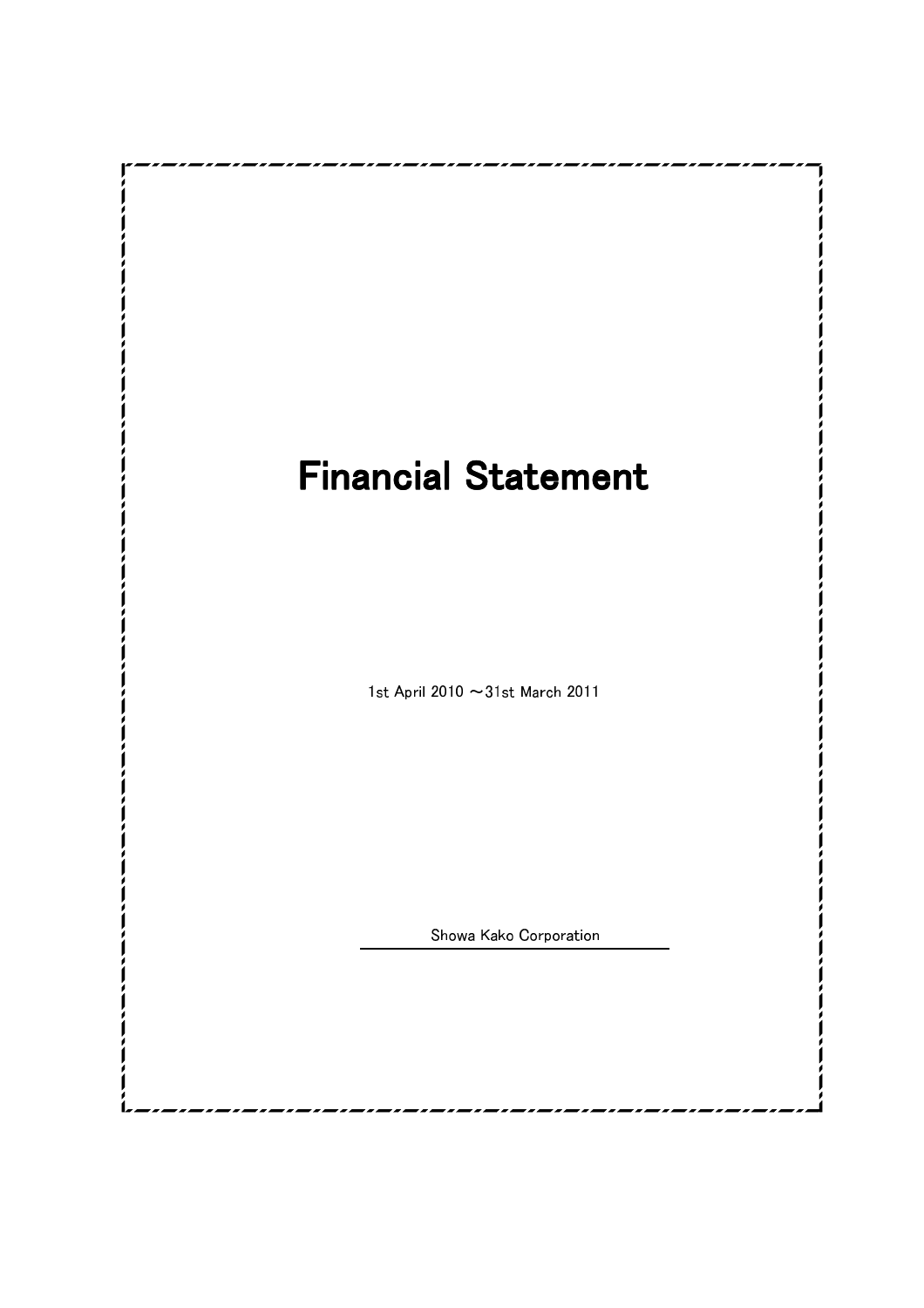## Balance Sheet

31st March 2011

Showa Kako Corporation

 $(Unit:4)$ 

| <b>Assets</b>                    |                | Liabilities                                 |               |  |
|----------------------------------|----------------|---------------------------------------------|---------------|--|
| Description                      | Amount         | Description                                 | Amount        |  |
| <b>Current assets</b>            | 3,966,599,084  | <b>Current liabilities</b>                  | 2,100,900,980 |  |
| Cash and Deposit                 | 987,816,096    | <b>Bills Payable</b>                        | 1,098,202,112 |  |
| <b>Bills Receivable</b>          | 56,578,932     | <b>Accounts Payable</b>                     | 498,793,352   |  |
| <b>Accounts Receivable</b>       | 1,344,439,203  | Arrears                                     | 29,322,873    |  |
| Securities                       | 201,432,978    | Corporation Tax                             | 22,392,100    |  |
| Products and Goods               | 591,958,749    | Deposits                                    | 10,070,373    |  |
| Raw material                     | 93,309,081     | Short Term Loan                             | 401,000,000   |  |
| <b>WIP</b>                       | 450,033,590    | Overdraft                                   | 28,840,000    |  |
| Other current assests            | 241,030,455    | One year long term                          | 12,280,170    |  |
| <b>Fixed Assets</b>              | 1,991,290,295  | <b>Fixed Liabilities</b>                    | 3,144,857,407 |  |
| <b>Tangible Fixed assets</b>     | 1,482,493,717  | Long Term Loan                              | 3,112,503,000 |  |
| <b>Building</b>                  | 18,651,622     | <b>Bonds</b>                                | 32,354,407    |  |
| <b>Building Attached Structu</b> | 12,500,973     |                                             |               |  |
| Structure                        | 16,705,942     |                                             |               |  |
| <b>Mechanical Appartus</b>       | 1,087,572,841  | <b>Total Liabilities</b>                    | 5,245,758,387 |  |
| Automotive equipment             | 1,083,773      | <b>Net Assets</b>                           |               |  |
| <b>Furnitures and Fixtures</b>   | 51,643,611     | Shareholder'equity                          |               |  |
| Land                             | 303,569        | Capital                                     | 100,000,000   |  |
| Construction Suspense A/         | 294,031,386    | <b>Capital Surplus</b>                      | 1,205,993     |  |
| <b>Intangible Fixed assets</b>   | 858,604        | Capital reserves                            | 405,993       |  |
| Telephone utility right          | $\overline{0}$ | Other capital surplu                        | 800,000       |  |
| Telephone subscription           | 858,604        | <b>Accumulated Surplus</b>                  | 610,924,999   |  |
| <b>Investment</b>                | 407,850,188    | Earned surplus reserve                      | 25,200,000    |  |
| Long term Loan Receivab          | 61,287,397     | Other accumulated sur                       | 585,724,999   |  |
| <b>Investment</b> in Securities  | 9,400,000      | contigents reserves                         | 498,000,000   |  |
| Other Investment                 | 337,162,791    | Profit brought forw                         | 87,724,999    |  |
|                                  |                | Earned surplus carried                      | 44,959,046    |  |
| <b>Deferred assets</b>           | 100,087,786    | <b>Total Net Assets</b>                     | 712,130,992   |  |
| <b>Total Assets</b>              |                | 5,957,889,379 otal Liabilities and Net asse | 5,957,889,379 |  |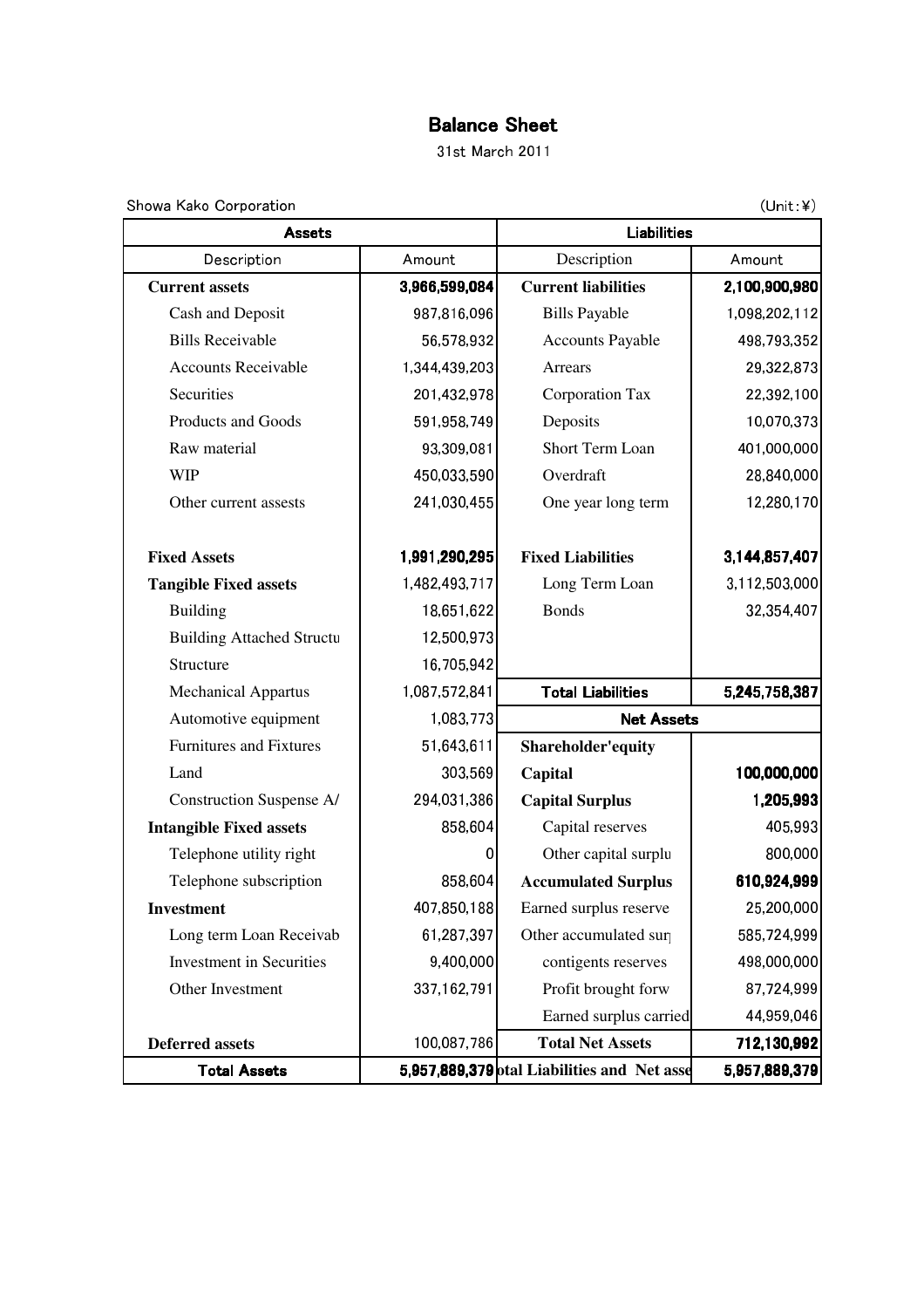### Statement of profit and loss

31st March 2011

| Showa Kako Corporation                             |               | (Unit : H)    |  |
|----------------------------------------------------|---------------|---------------|--|
| Description                                        | Amount        |               |  |
| <b>Sales</b>                                       |               | 8,545,422,982 |  |
| Cost of goods sold                                 |               |               |  |
| Opening inventory                                  | 580,668,493   |               |  |
| Current term cost of production and total purchase | 7,525,537,161 |               |  |
| Total                                              | 8,106,205,654 |               |  |
| Closing inventory                                  | 591,958,749   | 7,514,246,905 |  |
| Gross profit on sales                              |               | 1,031,176,077 |  |
| Sales and general administrative expenses          |               | 716,206,205   |  |
| <b>Operating Profit</b>                            |               | 314,969,872   |  |
| Non-operating profit                               |               |               |  |
| <b>Interest Earned</b>                             | 72,804,913    |               |  |
| Dividend Earned                                    | 1,963,552     |               |  |
| Miscellaneous incomes                              | 79,488,908    | 154,257,373   |  |
| Non-operating loss                                 |               |               |  |
| Interest due                                       | 137,777,951   |               |  |
| Dividend due                                       | 11,519,501    |               |  |
| Sundry loss                                        | 118,489,760   | 267,787,212   |  |
| <b>Operating Income</b>                            |               | 201,440,033   |  |
| <b>Special Profit</b>                              |               |               |  |
|                                                    | 318,607       | 318,607       |  |
| <b>Special Loss</b>                                |               |               |  |
|                                                    |               |               |  |
|                                                    |               |               |  |
|                                                    |               |               |  |
|                                                    |               |               |  |
|                                                    |               |               |  |
|                                                    |               |               |  |
|                                                    |               |               |  |
|                                                    | 112,995,394   | 112,995,394   |  |
| <b>Income before taxes</b>                         |               | 88,763,246    |  |
| Corporation tax, resident tax and business tax     |               | 43,804,200    |  |
| <b>Current Net Profit</b>                          |               | 44,959,046    |  |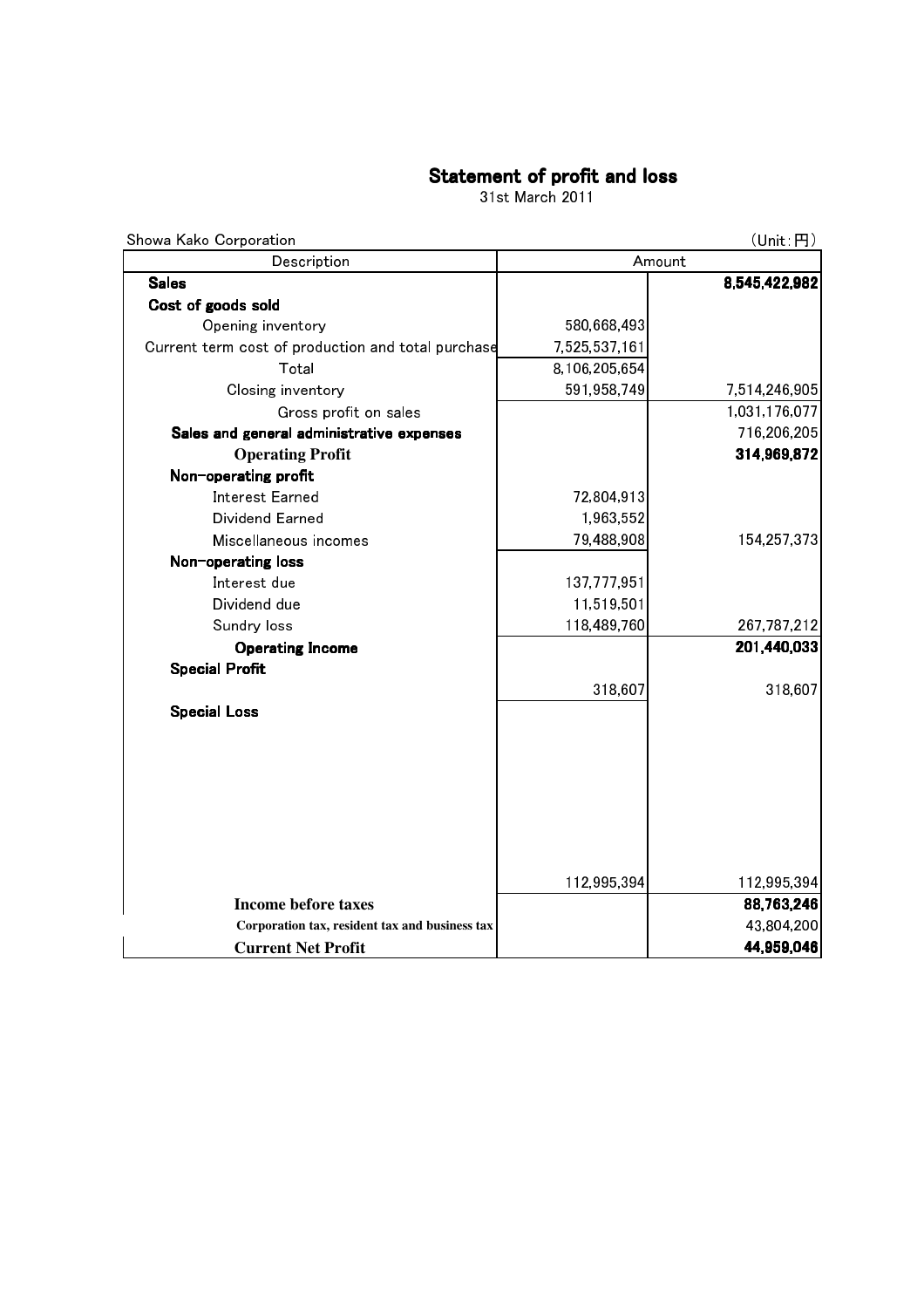# **Statement of share holder'equity**

### From 1st April 2009~31st March 2010

#### Showa kako Corporation

|                                                 | Owner's capital |                                |                               |                                 |                              |                                |                                       |                                         |                |               |                     |
|-------------------------------------------------|-----------------|--------------------------------|-------------------------------|---------------------------------|------------------------------|--------------------------------|---------------------------------------|-----------------------------------------|----------------|---------------|---------------------|
|                                                 |                 | Capital surplusCapital surplus |                               |                                 | <b>Accumulated surplus</b>   |                                |                                       |                                         |                |               |                     |
|                                                 | Capital         | Capital<br>reserve             |                               | Capital<br>surplus sum<br>total | Earned<br>surplus<br>reserve | Other accumulated<br>surpluses |                                       |                                         | Company's      | Owner's       | Net-assets<br>total |
|                                                 |                 |                                | Other<br>capital<br>surpluses |                                 |                              | General<br>reserve             | Earned<br>surplus<br>C/F(new<br>term) | <b>Accumulate</b><br>d surplus<br>total | own stock      | capital total |                     |
| <b>First half balance</b>                       | 100,000,000     | 405,993                        | 800,000                       | 1,205,993                       | 25,200,000                   | 498,000,000                    | 42,765,953                            | 565,965,953                             | 0              | 667,171,946   | 667,171,946         |
| Current term<br><b>fluctuating amount</b>       |                 |                                |                               |                                 |                              |                                |                                       |                                         |                |               |                     |
| Current term net<br> profit                     |                 |                                |                               |                                 |                              |                                | 44,959,046                            | 44,959,046                              |                | 44,959,046    |                     |
| Current term total<br><b>fluctuating amount</b> | 01              | $\mathbf 0$                    | $\overline{0}$                | 01                              | 01                           | 01                             | 44,959,046                            | 44,959,046                              | $\overline{0}$ | 44,959,046    | 0                   |
| Current term end<br> balance                    | 100,000,000     | 405,993                        | 800,000                       | 1,205,993                       | 25,200,000                   | 498,000,000                    | 87,724,999                            | 610,924,999                             | 0I             | 712,130,992   | 712,130,992         |